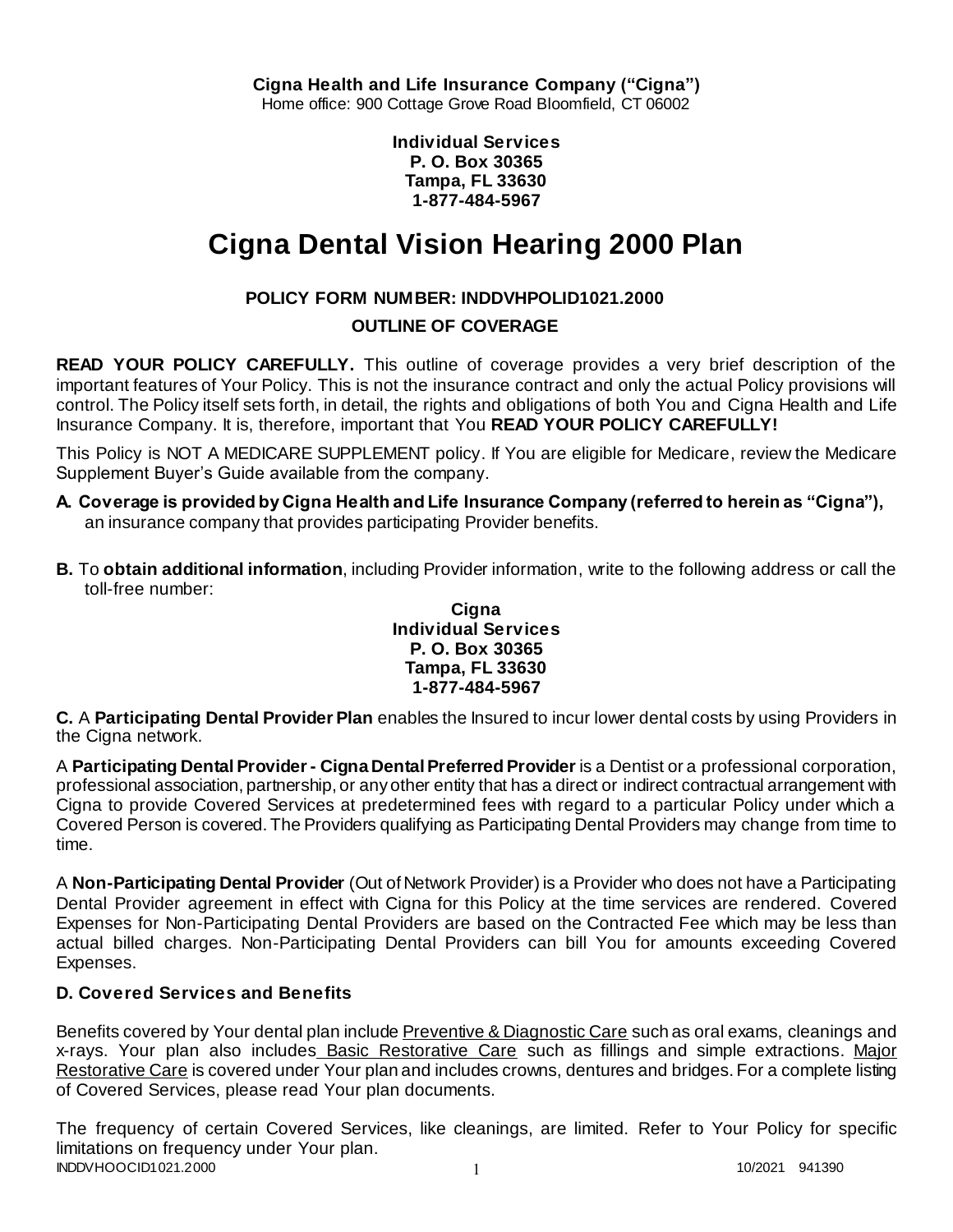### **Benefit Schedule**

The benefits outlined in the table below show the payment percentages for Covered Expenses **AFTER** any applicable Deductibles have been satisfied unless otherwise stated.

# **CIGNA DENTAL, VISION, AND HEARING INSURANCE** *The Schedule*

#### **For You and Your Dependents**

#### **The Schedule – Dental Benefits**

If You select a Participating Dental Provider, Your cost will be less than if You select a Non-Participating Dental Provider.

#### **Emergency Services**

The Benefit Percentage payable for Emergency Services charges made by a Non-Participating Dental Provider is the same Benefit Percentage as for Participating Dental Provider Charges. Dental Emergency services are required immediately to either alleviate pain or to treat the sudden onset of an acute dental condition. These are usually minor procedures performed in response to serious symptoms, which temporarily relieve significant pain, but do not effect a definitive cure, and which, if not rendered, will likely result in a more serious dental or medical complication.

#### **Dental Deductibles**

Dental Deductibles are expenses to be paid by You or Your Dependent. Dental Deductibles are in addition to any Coinsurance. Once the Dental Deductible maximum in The Schedule has been reached, You and Your family need not satisfy any further dental deductible for the rest of that year.

#### **Participating Dental Provider Payment**

Participating Dental Provider services are paid based on the Contracted Fee agreed upon by the Provider and Cigna.

#### **Non-Participating Dental Provider Payment**

Non-Participating Dental Provider services are paid based on the Contracted Fee.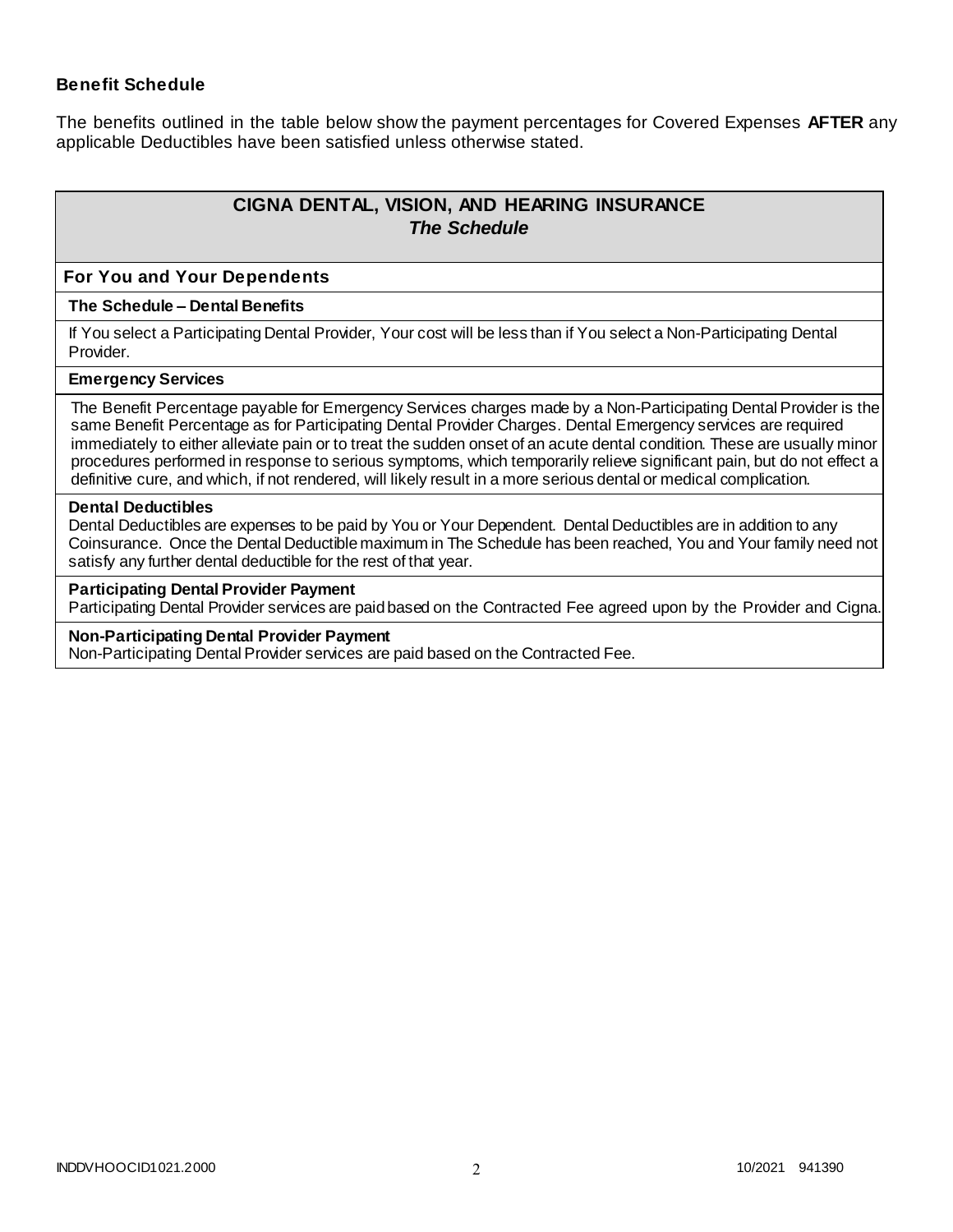| DENTAL BENEFIT HIGHLIGHTS                                                                                                                                                                                                                                          |                                                  |
|--------------------------------------------------------------------------------------------------------------------------------------------------------------------------------------------------------------------------------------------------------------------|--------------------------------------------------|
| Classes I, II, III<br><b>Calendar Year Maximum</b>                                                                                                                                                                                                                 | \$1,500 per person                               |
| <b>Calendar Year Dental Deductible</b><br>Individual                                                                                                                                                                                                               | \$100 per person<br>Not Applicable to Class I    |
| Class I                                                                                                                                                                                                                                                            | The Percentage of Covered Expenses the Plan Pays |
| Preventive Care<br>Oral Exams<br>Routine Cleanings<br>Routine X-rays<br>Non-Routine X-rays<br><b>Fluoride Application</b><br><b>Sealants</b><br>Space Maintainers (non-orthodontic)<br>Emergency Care to Relieve Pain                                              | 100%                                             |
| <b>Class II</b>                                                                                                                                                                                                                                                    | The Percentage of Covered Expenses the Plan Pays |
| <b>Basic Restorative</b><br>Fillings<br>Surgical Extraction of Impacted Teeth<br>Oral Surgery, Simple Extractions<br>Relines, Rebases, and Adjustments<br>Repairs - Bridges, Crowns, and Inlays<br>Repairs - Dentures                                              | 70% after dental deductible                      |
| <b>Class III</b>                                                                                                                                                                                                                                                   | The Percentage of Covered Expenses the Plan Pays |
| Major Restorative<br>Crowns / Inlays / Onlays<br>Root Canal Therapy / Endodontics<br><b>Minor Periodontics</b><br><b>Major Periodontics</b><br>Oral Surgery, All Except Simple Extractions<br>Prosthesis Over Implant<br>Anesthetics<br>Dentures<br><b>Bridges</b> | 50% after dental deductible                      |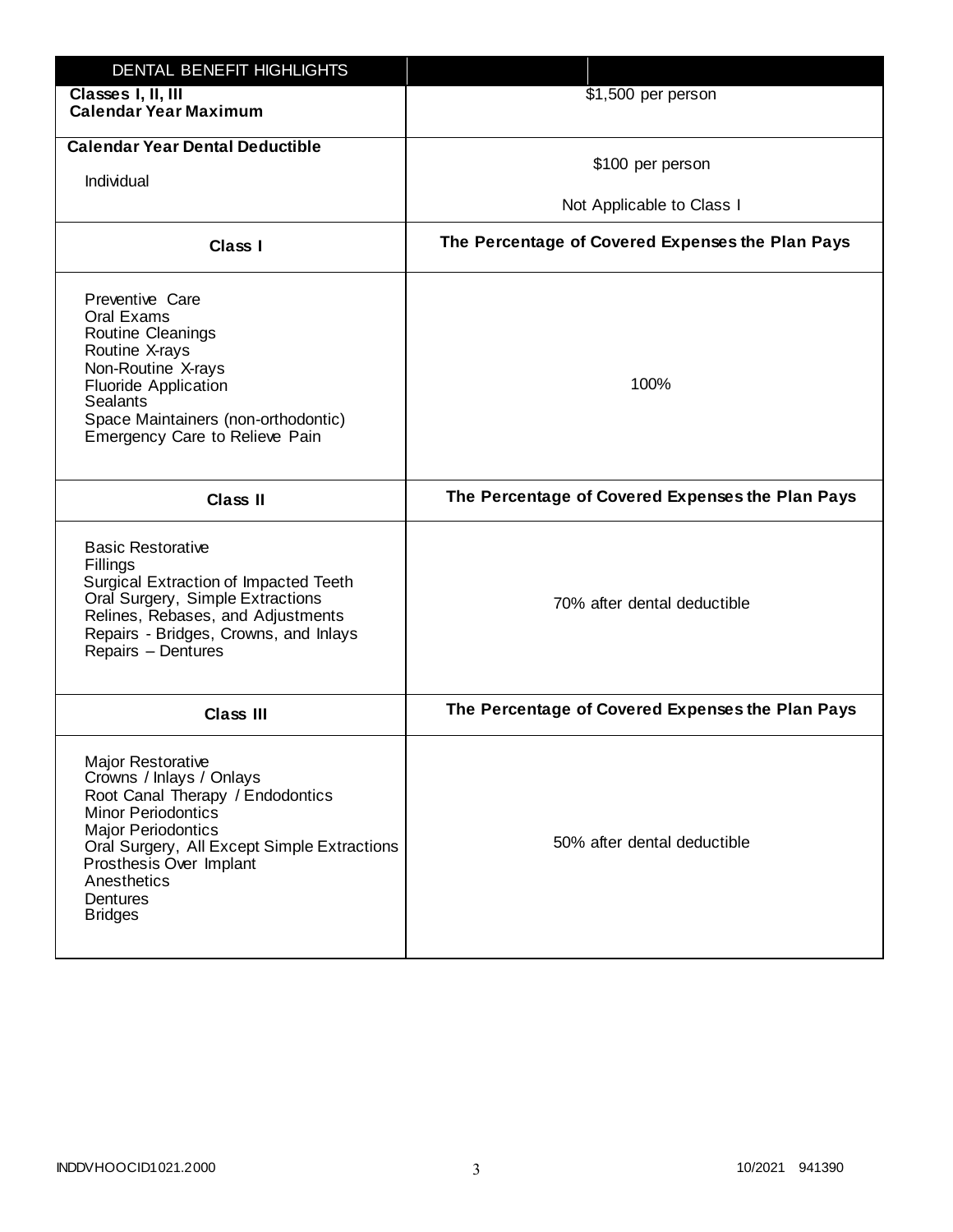| The Schedule - Vision Benefits                                                                  |                                                                                         |
|-------------------------------------------------------------------------------------------------|-----------------------------------------------------------------------------------------|
| VISION BENEFIT HIGHLIGHTS                                                                       |                                                                                         |
| Eye Examinations, including refraction                                                          | The plan pays 50% of expenses, not to exceed a \$75 calendar<br>year maximum per person |
| Materials (corrective eyeglasses or contact<br>lenses, including fittings and follow-up visits) | \$200 calendar year maximum per person                                                  |

| The Schedule - Hearing Benefits                             |                                        |
|-------------------------------------------------------------|----------------------------------------|
| <b>HEARING BENEFIT HIGHLIGHTS</b>                           |                                        |
| <b>Hearing Examinations</b>                                 | \$50 calendar year maximum per person  |
| Materials (Hearing Aids, including fittings<br>and repairs) | \$500 calendar year maximum per person |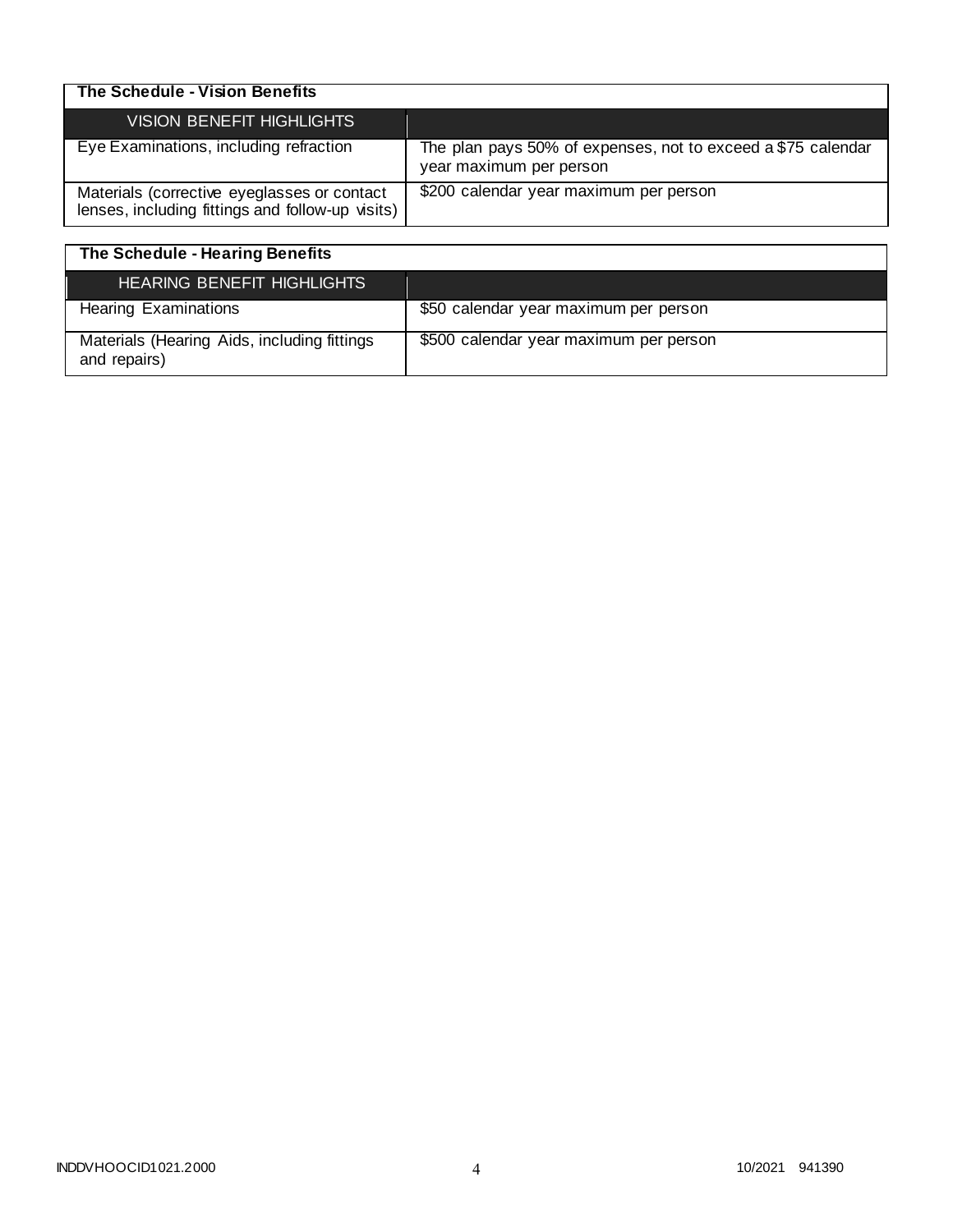# **Waiting Periods**

A Covered Person may access their dental, vision, and hearing benefit insurance once he or she has satisfied the following waiting periods.

- there is no waiting period for Class I or II dental benefits or for vision and hearing benefits.
- after 12 consecutive months of coverage dental benefits will increase to include the list of Class III procedures.

### **Missing Teeth Limitation**

There is no payment for replacement of teeth that are missing when a person first becomes insured. This payment limitation no longer applies after 24 months of continuous coverage.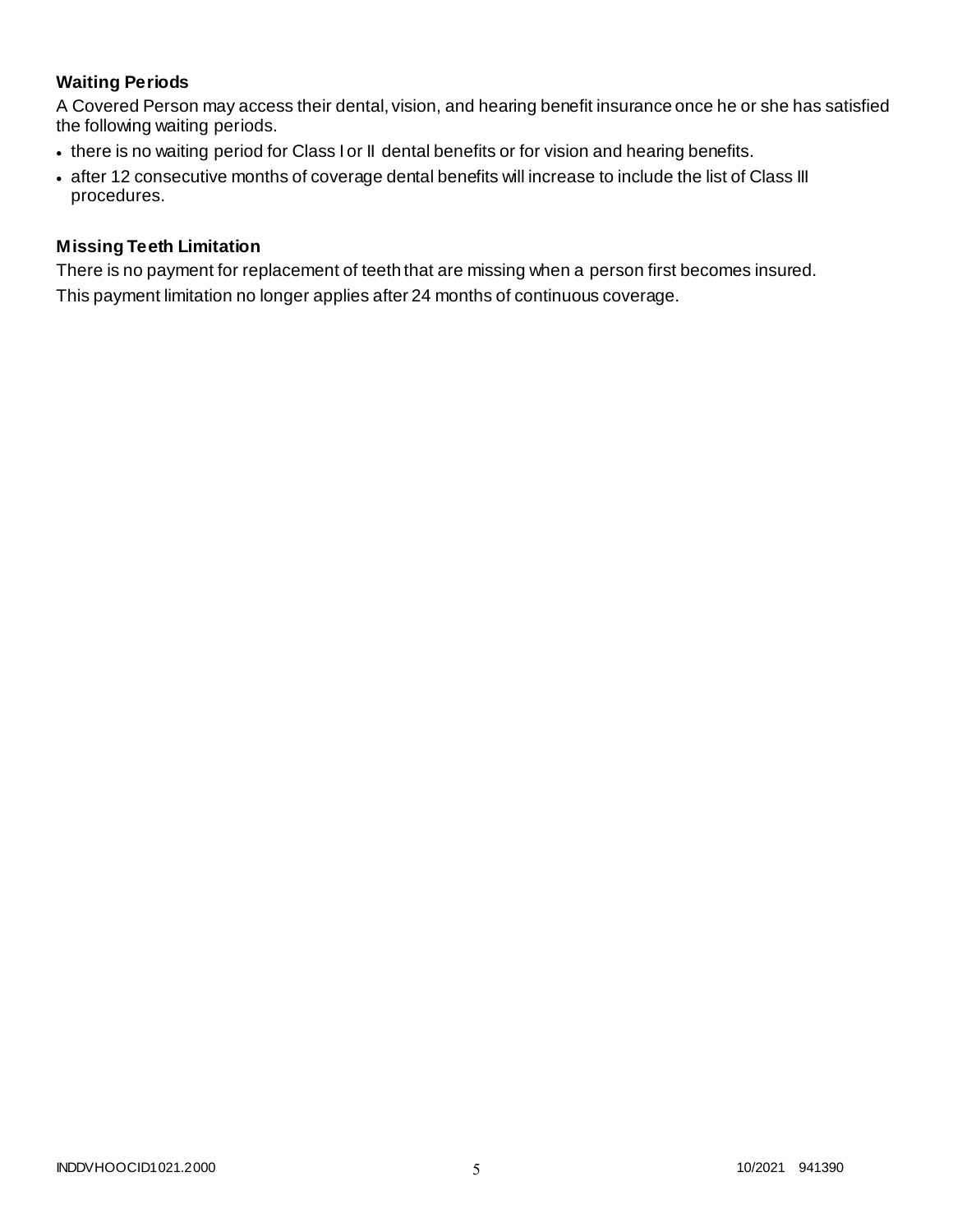# **E. Insured's Financial Responsibility**

The Insured is responsible for paying the monthly or quarterly premium on a timely basis. The Insured is also responsible to pay Providers for charges that are applied to the Deductibles, Coinsurance, and any amounts charged by Non-Participating Dental Providers in excess of the Contracted Fee. In addition, any charges for Medically Necessary and/or Dentally Necessary items that are excluded under the Policy are the responsibility of the Insured.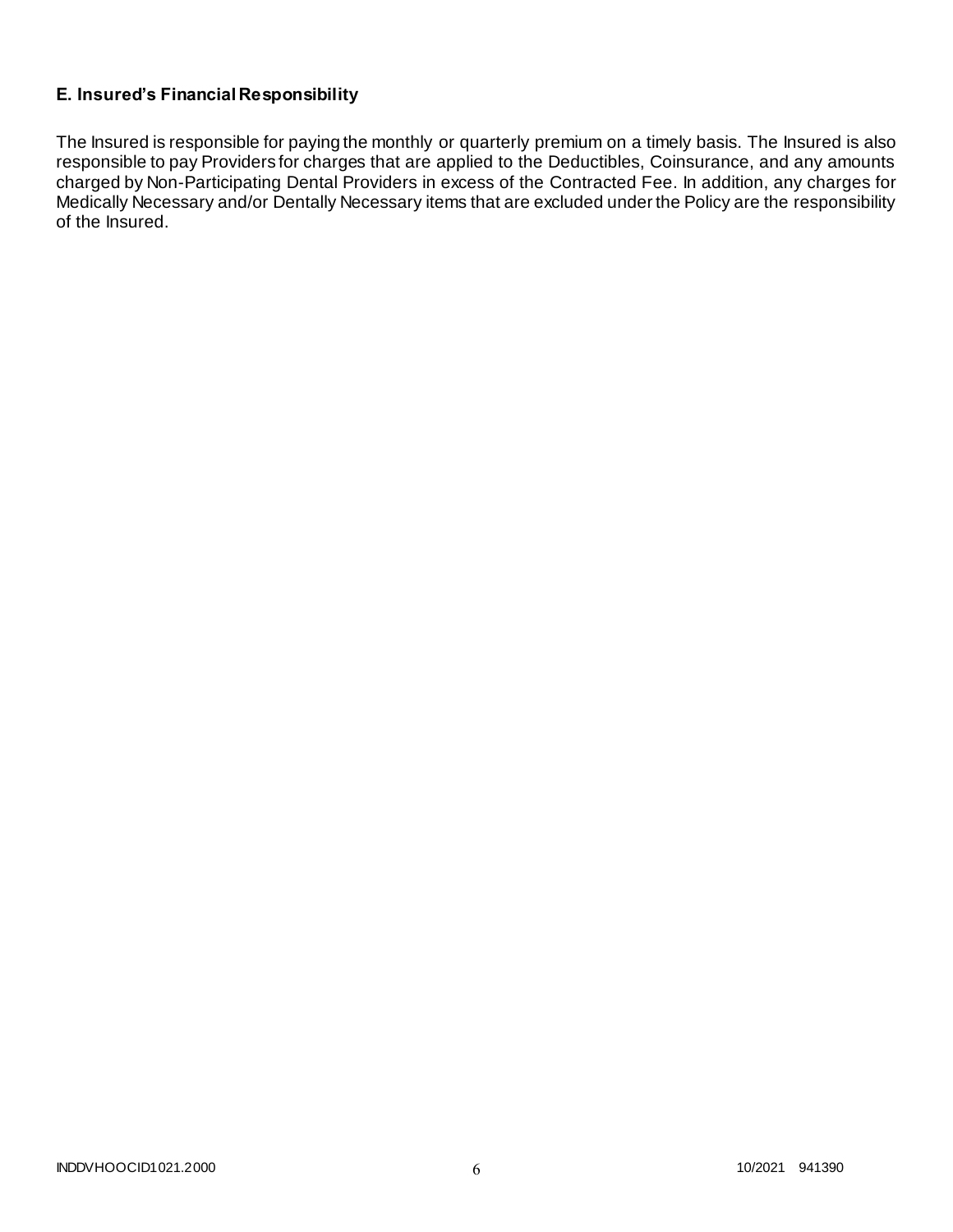# **F. Exclusions And Limitations: What Is Not Covered By This Policy**

# **Expenses Not Covered**

Covered Expenses will not include, and no payment will be made for:

- procedures which are not included in the list of Covered Dental Services, Covered Vision Services, or Covered Hearing Services;
- cone beam imaging;
- instruction for plaque control, oral hygiene and diet;
- core build-ups;
- veneers;
- precious or semi-precious metals for crowns, bridges and abutments;
- restoration of teeth which have been damaged by erosion, attrition or abrasion;
- bite registrations; precision or semi-precision attachments; or splinting;
- implants or implant related services;
- orthodontic treatment, except for the treatment of cleft lip and cleft palate;
- general anesthesia or intravenous sedation, when used for the purposes of anxiety control or patient management is not covered; may be considered only when medically or dentally necessary and when in conjunction with covered complex oral surgery;
- athletic mouth guards;
- services performed solely for cosmetic reasons, except for reconstructive surgery when the service is incidental to or follows surgery resulting from trauma, infection or other diseases;
- personalization or decoration of any dental device or dental work;
- replacement of an appliance per benefit guidelines;
- services that are medical in nature:
- services and supplies received from a hospital;
- prescription drugs;
- plano lenses;
- VDT (video display terminal)/computer eyeglass benefit;
- medical or surgical treatment of the eyes;
- any type of corrective vision surgery, including LASIK surgery, radial ketatonomy (RK), automated lamellar keratoplasty (ALK), or conductive keratoplasty (CK);
- Orthoptic or vision training and any associated supplemental testing;
- any eye examination, or any corrective eyewear, required by an employer as a condition of employment;
- safety eyewear;
- sub-normal vision aids or non-prescription lenses;
- Magnification or low vision aids not shown as covered in the Schedule of Vision Coverage;
- Assistive Listening Devices (ALDs);
- medical and/or surgical treatment of the internal or external structures of the ear, including but not limited to Cochlear implants, except for congenital or acquired hearing loss that without intervention may result in cognitive or speech development deficits of a covered Dependent child, covering not less than one device every 36 months per ear with loss and not less than 45 language/speech therapy visits during the first 12 months after delivery of the covered device;
- Hearing Aids not prescribed by a Licensed Hearing Care Professional;
- ear protective devices or plugs;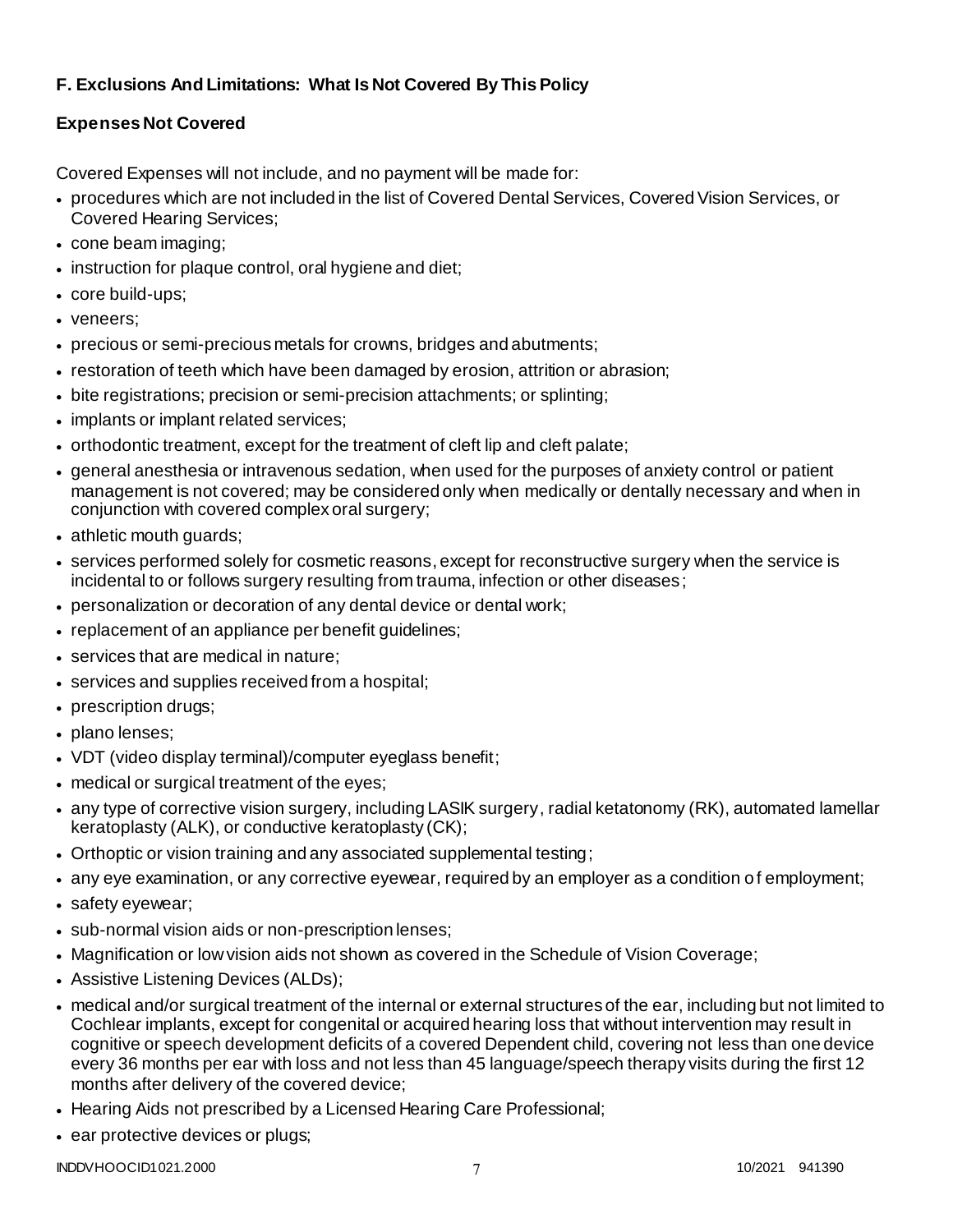- Hearing Aids maintenance/service contracts, ear molds and other miscellaneous repairs;
- Hearing Aids purchased online or over the counter (OTC); or
- Disposable Hearing Aids.

## **General Limitations**

No payment will be made for expenses incurred for You or any one of Your Dependents:

- For services not specifically listed as Covered Services in this Policy;
- For services or supplies that are not Medically Necessary;
- For services received before the Effective Date of coverage;
- For services received after coverage under this Policy ends;
- For services for which You have no legal obligation to pay or for which no charge would be made if You did not have insurance coverage;
- For Professional services or supplies received or purchased directly or on Your behalf by anyone, including a Provider, from any of the following:
	- **Yourself or Your employer;**
	- a person who lives in the Covered Person's home, or that person's employer;
	- a person who is related to the Covered Person by blood, marriage or adoption, or that person's employer.
- for or in connection with an Injury arising out of, or in the course of, any employment for wage or profit;
- for or in connection with a Sickness which is covered under any workers' compensation or similar law;
- for charges made by a Hospital owned or operated by or which provides care or performs services for, the United States Government, if such charges are directly related to a condition which occurred while serving in the military or an associated auxiliary unit;
- services or supplies received due to an act of war, declared or undeclared while serving in the military or an associated auxiliary unit;
- to the extent that payment is unlawful where the person resides when the expenses are incurred;
- for charges which the person is not legally required to pay;
- for charges which would not have been made if the person had no insurance;
- to the extent that billed charges exceed the rate of reimbursement as described in the Schedule;
- for charges for unnecessary care, treatment or surgery not prescribed by or upon the direction of a licensed Provider, acting within the scope of his or her license;
- to the extent that You or any of Your Dependents is in any way paid or entitled to payment for those expenses by or through a public program, other than Medicaid;
- for or in connection with experimental procedures or treatment methods not approved by the American Dental Association or the appropriate dental specialty society;
- Procedures that are a covered expense under any other plan which provides dental, vision, or hearing benefits;
- To the extent that benefits are paid or payable for those expenses under the mandatory part of any auto insurance policy written to comply with a "no-fault" insurance law or an uninsured motorist insurance law. Cigna will take into account any adjustment option chosen under such part by You or any one of Your Dependents.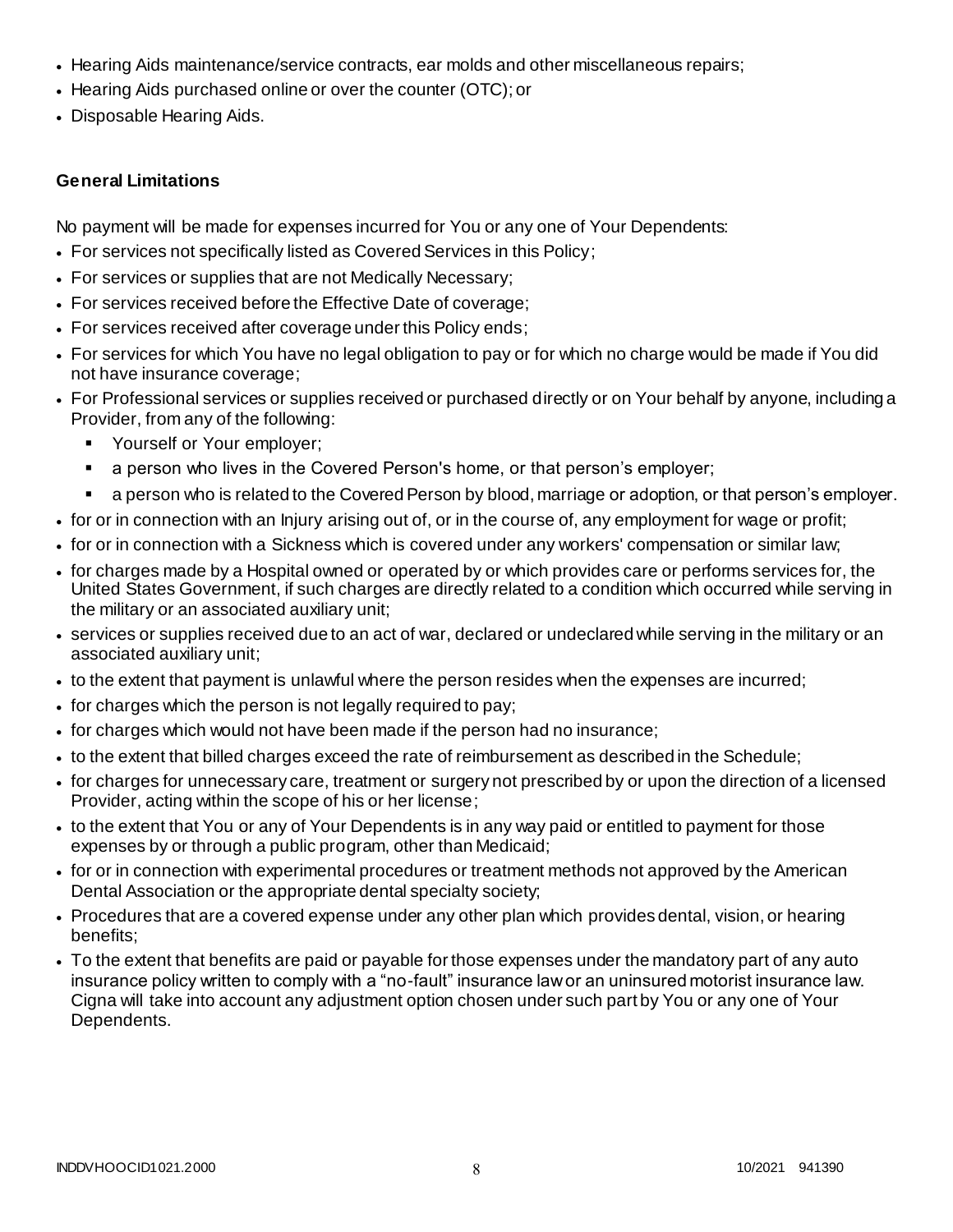# **G. Predetermination of Dental Benefits Program**

Predetermination of Benefits is a voluntary review of a Dentist's proposed treatment plan and expected charges. It is not preauthorization of service and is not required.

The treatment plan should include supporting pre-operative x-rays and other diagnostic materials as requested by Cigna's dental consultant. If there is a change in the treatment plan, a revised plan should be submitted.

Cigna will determine covered dental expenses for the proposed treatment plan. If there is no Predetermination of Benefits, Cigna will determine covered dental expenses when it receives a claim.

Review of proposed treatment is advised whenever extensive dental work is recommended when charges exceed **\$500**.

Predetermination of Benefits is not a guarantee of a set payment. Payment is based on the services that are actually delivered and the coverage in force at the time services are completed.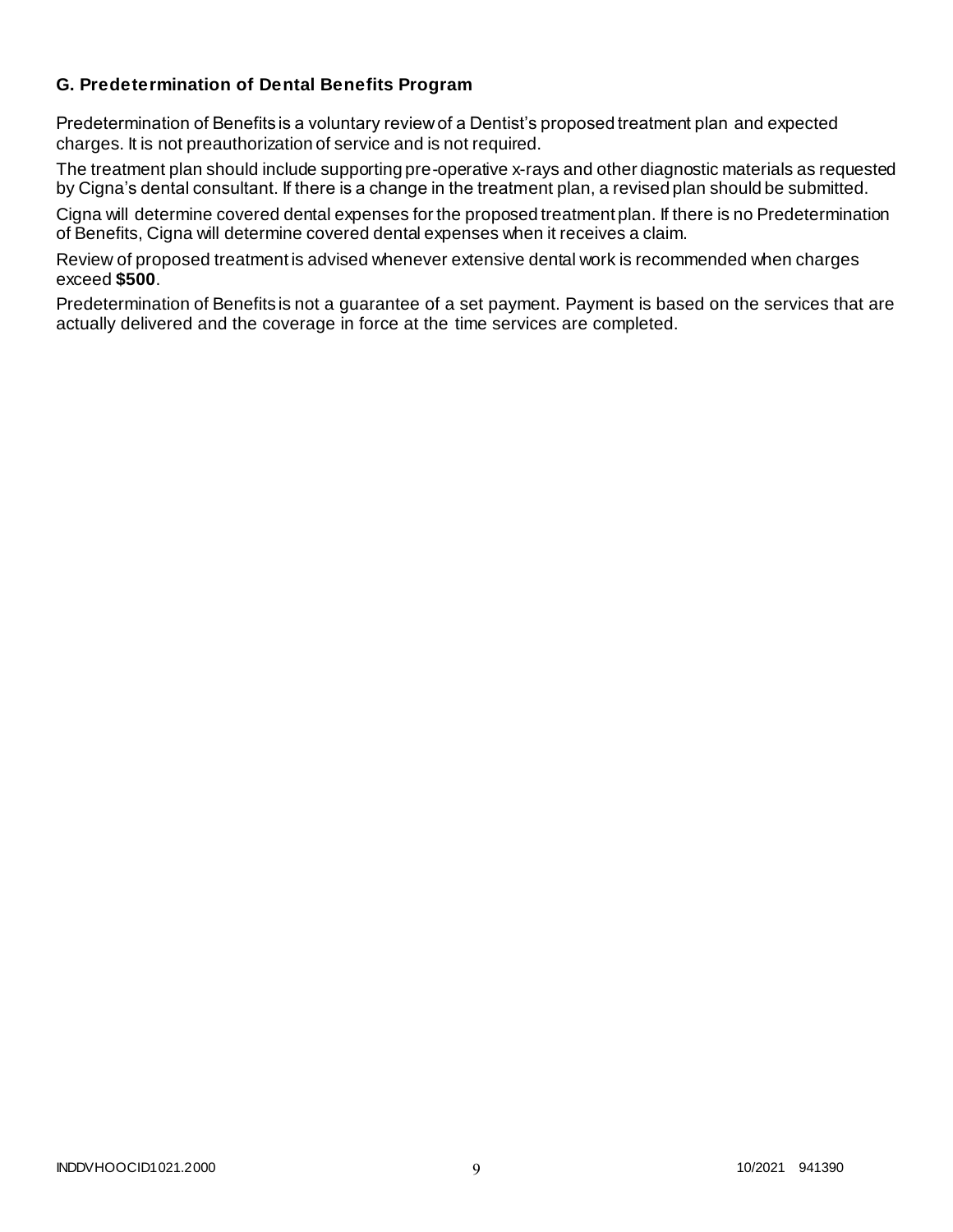### **H. General Provisions**

### **WHEN YOU HAVE A COMPLAINT OR AN APPEAL**

For the purposes of this section, any reference to "You," "Your" or "Yourself" also refers to a representative or Provider designated by You to act on Your behalf, unless otherwise noted.

We want You to be completely satisfied with the care You receive. That is why We have established a process for addressing Your concerns and solving Your problems.

#### **Start with Member Services**

We are here to listen and help. If You have a concern regarding a person, a service, the quality of care, or contractual benefits, You can call Our toll-free number and explain Your concern to one of Our Customer Service representatives. You can also express that concern in writing. Please call or write to Us at the following:

Customer Services Toll-Free Number or address on mycigna.com, explanation of benefits or claim form

We will do Our best to resolve the matter on Your initial contact. If We need more time to review or investigate Your concern, We will get back to You as soon as possible, but in any case within 30 days.

If You are not satisfied with the results of a coverage decision, You can start the appeals procedure.

### **Appeals Procedure**

Cigna has a two step appeals procedure for coverage decisions. To initiate an appeal, You must submit a request for an appeal in writing within 365 days of receipt of a denial notice. You should state the reason why You feel Your appeal should be approved and include any information supporting Your a ppeal. If You are unable or choose not to write, You may ask to register Your appeal by telephone. Call or write to Us at the toll-free number or address on Your Benefit Identification card, explanation of benefits or claim form.

### **Level One Appeal**

Your appeal will be reviewed and the decision made by someone not involved in the initial decision. Appeals involving Medical Necessity or clinical appropriateness will be considered by a health care professional.

For level one appeals, We will respond in writing with a decision within 30 calendar days after We receive an appeal for a postservice coverage determination. If more time or information is needed to make the determination, We will notify You in writing to request an extension of up to 15 calendar days and to specify any additional information needed to complete the review.

If You are not satisfied with Our level-one appeal decision, You may request a level-two appeal.

### **Level Two Appeal**

If You are dissatisfied with Our level one appeal decision, You may request a second review. To start a level two appeal, follow the same process required for a level one appeal.

Most requests for a second review will be conducted by the Appeals Committee, which consists of at least three people. Anyone involved in the prior decision may not vote on the Committee. For appeals involving Medical Necessity or clinical appropriateness, the Committee will consult with at least one Dentist reviewer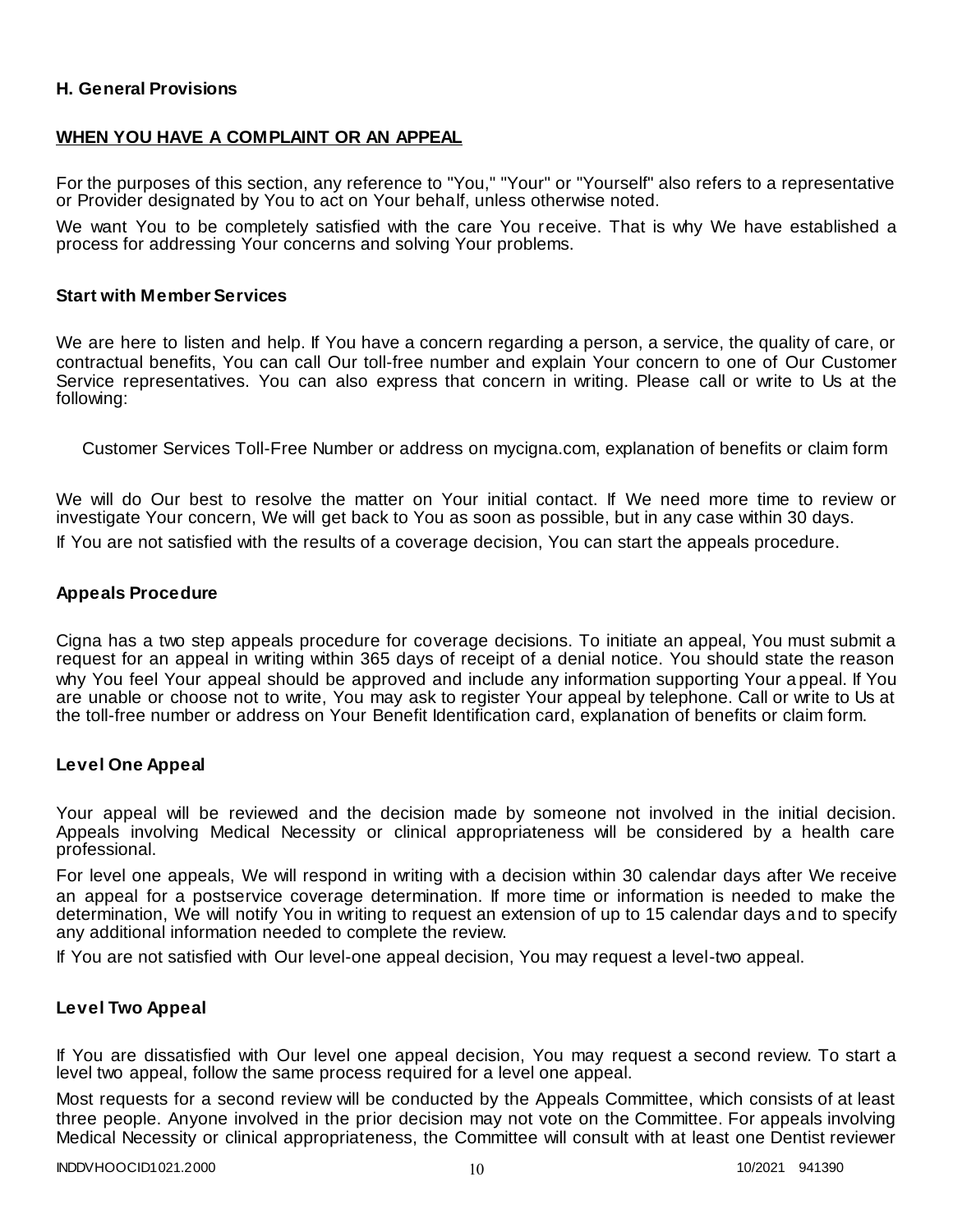in the same or similar specialty as the care under consideration. You may present Your situation to the Committee in person or by conference call.

For level two appeals We will acknowledge in writing that We have received Your request and schedule a Committee review. For postservice claims, the Committee review will be completed within 30 calendar days. If more time or information is needed to make the determination, We will notify You in writing to request an extension of up to 15 calendar days and to specify any additional information needed by the Committee to complete the review. You will be notified in writing of the Committee's decision within five working days after the Committee meeting, and within the Committee review time frames above if the Committee does not approve the requested coverage.

### **Notice of Benefit Determination on Appeal**

Every notice of an appeal decision will be provided in writing or electronically and, if an adverse determination, will include:

- (1) the specific reason or reasons for the denial decision;
- (2) reference to the specific Policy provisions on which the decision is based;
- (3) a statement that the claimant is entitled to receive, upon request and free of charge, reasonable access to and copies of all documents, records, and other Relevant Information as defined;
- (4) upon request and free of charge, a copy of any internal rule, guideline, protocol or other similar criterion that was relied upon in making the adverse determination regarding Your appeal, and an explanation of the scientific or clinical judgment for a determination that is based on a medical necessity, experimental treatment or other similar exclusion or limit.

### **Relevant Information**

Relevant Information is any document, record, or other information which was relied upon in making the benefit determination; was submitted, considered, or generated in the course of making the benefit determination, without regard to whether such document, record, or other information was relied upon in making the benefit determination; demonstrates compliance with the administrative processes and safeguards required by federal law in making the benefit determination; or constitutes a statement of policy or guidance with respect to the plan concerning the denied treatment option or benefit or the claimant's diagnosis, without regard to whether such advice or statement was relied upon in making the benefit determination.

You can contact the Idaho Department of Insurance Consumer Affairs Office at:

700 W State Street, 3rd Floor

P.O. Box 83720 Boise, ID 83720-0043

1-800-721-3272 or 208-334-4250 or www.DOI.Idaho.gov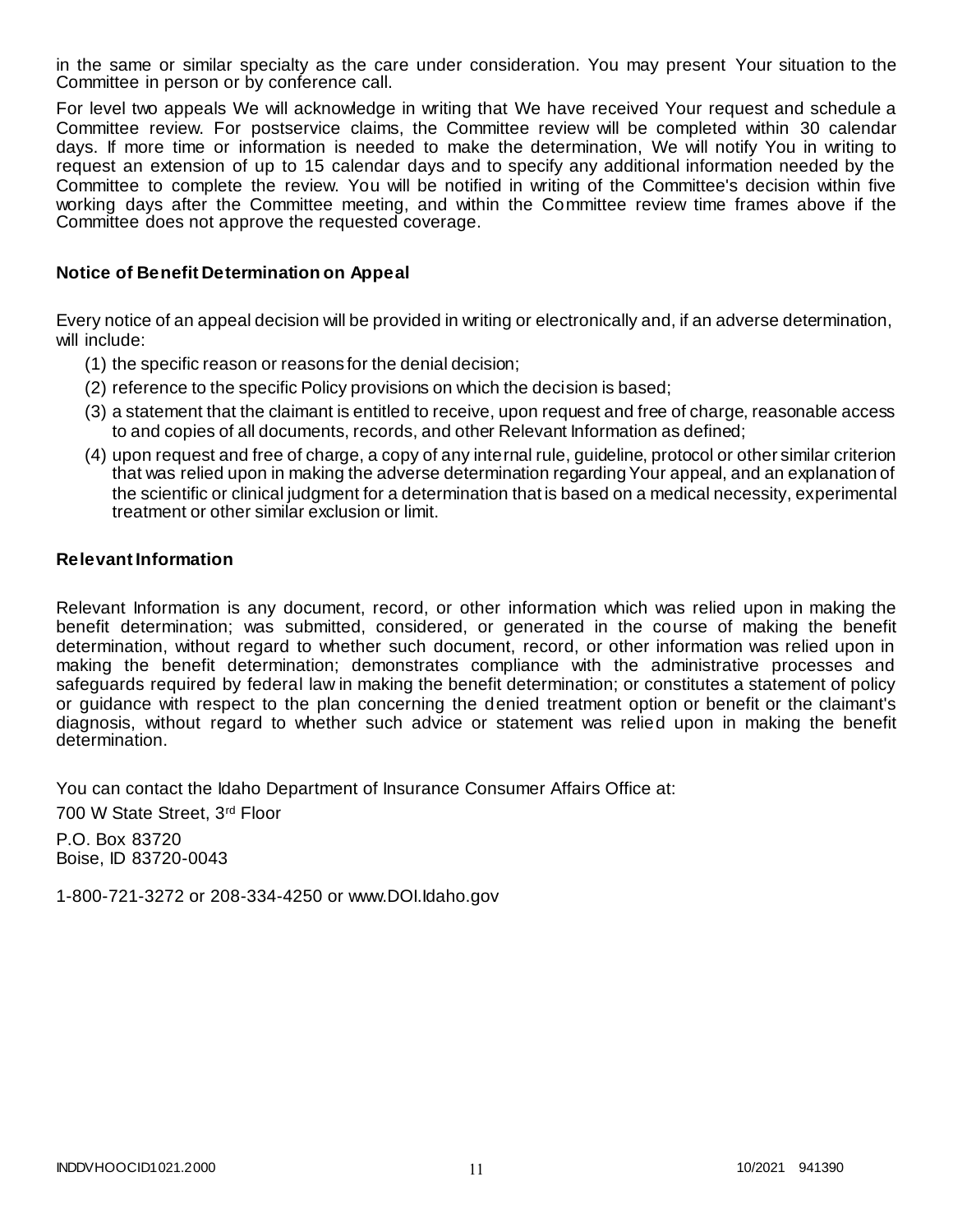# **I. Participating Dental Providers**

Cigna will provide a current list of Dentists currently participating with Cigna and their locations to each Covered Person upon request.

To verify if a Dentist is currently participating with Cigna and is accepting new Cigna Insureds, the Covered Person should visit Our website at mycigna.com.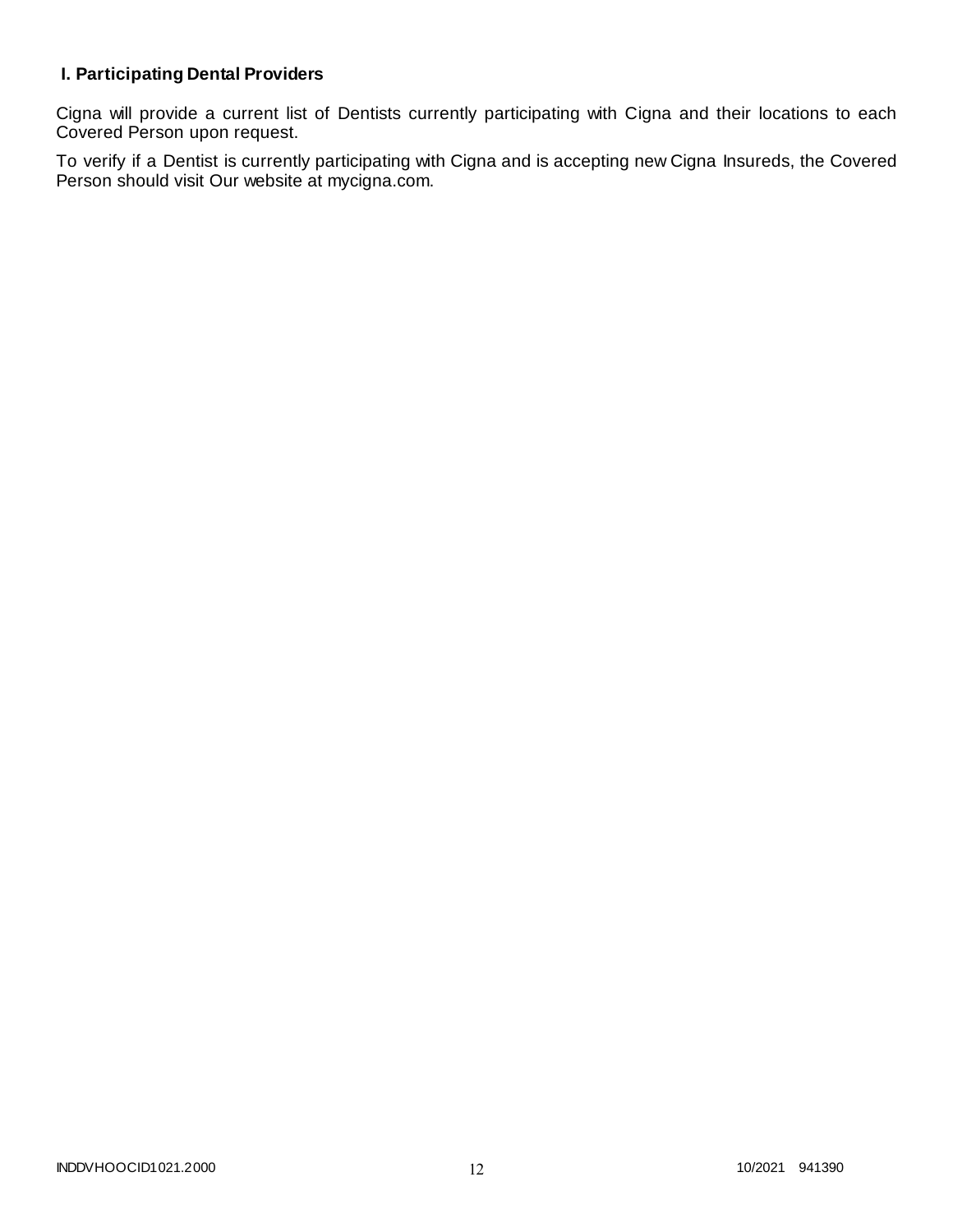### **J. Renewability, Eligibility, and Continuation**

1. The Policy will renew except for the specific events stated in the Policy. Cigna may change the premiums of the Policy with 60 days written notice to the Insured. However, Cigna will not refuse to renew or change the premium schedule for the Policy on an individual basis, but only for all Insureds in the same class and covered under the same Policy as You.

2. The individual plan is designed for residents of Idaho who are not enrolled under or covered by any other group or individual health coverage. You must notify Cigna of all changes that may affect any Covered Person's eligibility under the Policy.

3. You or Your Dependent(s) will become ineligible for coverage:

- When premiums are not paid according to the due dates and grace periods described in the premium section.
- With respect to Your Spouse, Domestic Partner, or partner to a Civil Union: when the Spouse is no longer married to the Insured or when the union is dissolved.
- With respect to You and Your Family Member(s): when You no longer meet the requirements listed in the Conditions of Eligibility section.
- The date the Policy terminates.
- When the Insured no longer lives in the Service Area.

4. If a Covered Person's eligibility under this Plan would terminate due to the Insured's death, divorce or if other Dependents would become ineligible due to age or no longer qualify as dependents for coverage under this Plan; except for the Insured's failure to pay premium, the Covered Person's insurance will be continued if the Covered Person exercising the continuation right notifies Cigna and pays the appropriate monthly premium within 60 days following the date this Policy would otherwise terminate. Any waiting periods in the new Plan will be considered as being met to the extent coverage was in force under this Plan.